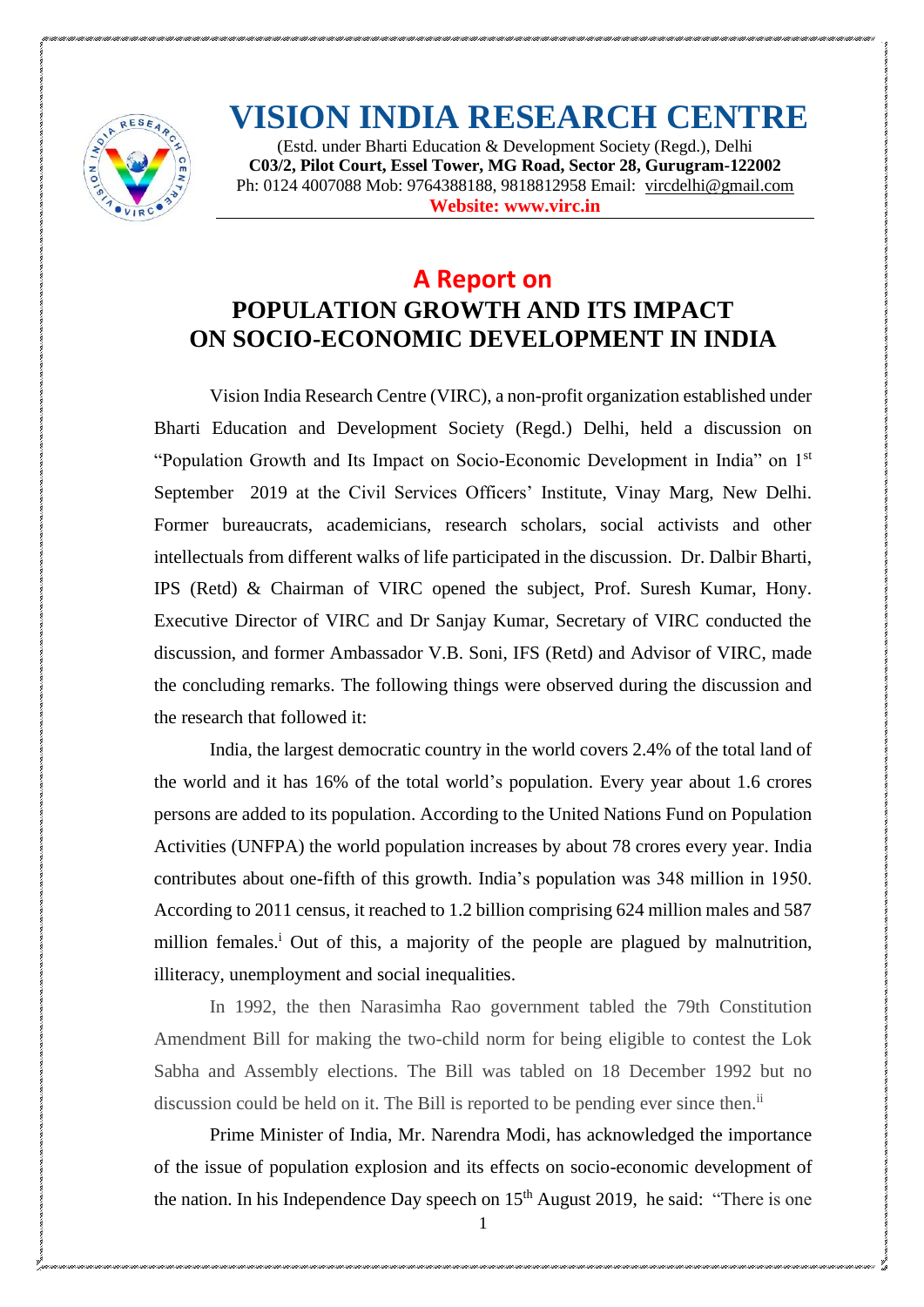issue I want to highlight today: population explosion. We have to think, can we do justice to the aspirations of our children? There is a need to have greater discussion and awareness on population explosion," The Prime Minister also said that those who follow the policy of small family also contribute to the development of the nation and that it was also a form of patriotism<sup>iii</sup>.<sup>iv</sup> The present central government seems to have felt the need for controlling population growth as it has a bearing on delivery of public goods and services to the poor. It appears to be a priority for the central government that has been taking steps to make sure that every household gets clean cooking fuel, toilets, electricity, houses, clean drinking water and healthcare.

Population growth has a direct impact on per Capita Income**.** Large size of population in India and its rapid rate of growth adversely affect the growth in per capita income. The national income of India has grown at an average annual rate of 3.6 percent per annum. But the per capita income has grown around one percent because of the population growth at the rate of 2.5 percent.

Uncontrolled growth of population without creating suitable jobs in right proportion leads to increase unemployment. A huge number of children are produced every year, they are provided with educational facilities and trained as skill workers and professionals but there is equal number of jobs to accommodate them are not created. As a result a large number of youth fit for jobs remain idle. It causes frustration among the youth and some of them get deviated from the right path and start consuming drugs and other intoxicants. A few of such disgruntled people start indulging in crimes, practice of begging, prostitution and other illegal and immoral ways of living.

Growth of population means addition in the number of consumers of food-grains and other edible items. It puts pressure on agriculture sector to assign more land to produce food-grains, vegetables, etc by reducing the area for commercial agricultural products. It has a direct adverse impact on economic development and export of commercial agricultural products such as cotton.

Uncontrolled growth of population leads to poverty. More children means more divisions in the estate and more pressure on the family's agricultural land, housing and other resources. The people, who at one time had big and comfortable houses, enough agricultural land and other properties to earn income and enjoy life, become helpless and find it difficult to maintain even the ordinary life style of their families. As the children and grand children are added to the family without creating additional sources of income, their houses, agricultural land and other properties get divided and sub divided among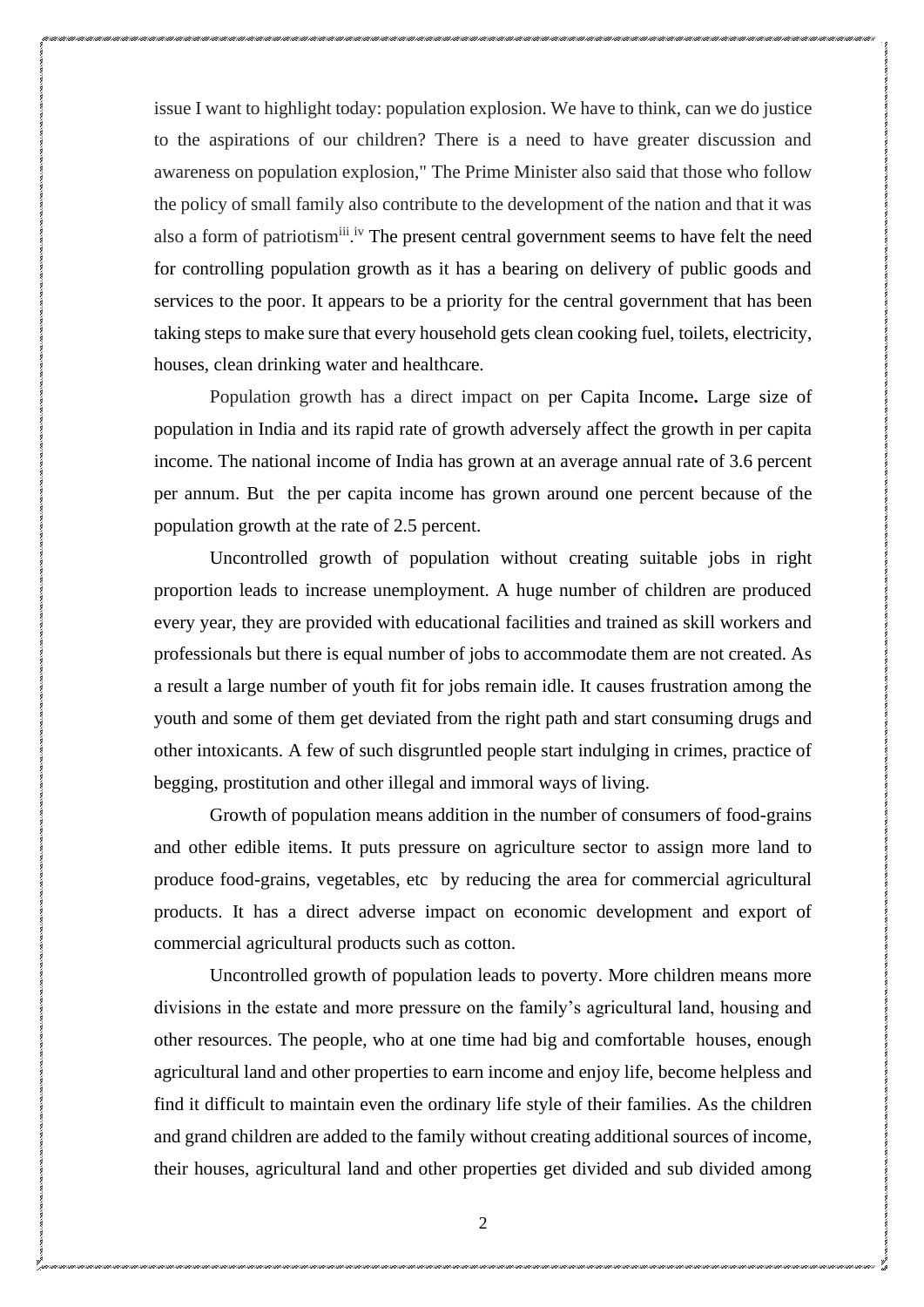them. After a few generations the people who were once upon a time rich, their children and grand children loose the status of rich family and some of them even get pushed towards poverty. According to the latest Indian Human Development Survey, released on May 11, 2019, nearly half (47.9 per cent) the Indian households that have more than five children are severely deprived of shelter, water, sanitation, health and education as compared to 7.8 per cent of poor families without children.<sup>v</sup> According to the World Bank up to 24 per cent of the world's poor live in India, the fifth largest country by gross domestic product in 2017.<sup>vi</sup>

Population explosion gives rise to several social problems. It leads to migration of people from rural areas to urban areas in search of jobs and thus causes unplanned growth of undeveloped colonies and slums. Due to very less income, such people live in unhygienic and insanitary conditions which affect their health and productivity and lead to diseases. It compels the government to spend more resources for providing them basic amenities of water, sewerage, hospitals, etc., by diverting the funds from developmental activities. Overcrowding, traffic congestions, frequent accidents, unhygienic conditions in urban areas, high level of pollution in big cities, quarrelling with neighbours and conflicts on petty property matters are the results of unplanned and uncontrolled growth of population.

Keeping in view the above and the research conducted by many scholars and institutions of repute from time to time reveal that population growth has a direct impact on socio-economic development in India. Having realized the importance of the subject and the need of taking effective steps to control the rising population in India, the VIRC makes the following suggestions for the consideration of the people and the governments and administration.

## **SUGGESTIONS TO CONTROL POPULATION**

- 1. It should be emphasized that family planning means bearing of a child by will and not by chance. This message should be spread on a big level. Social consensus for small family norm should be promoted. The Indian experience shows that cultural interventions work better than the state intervention through laws and policies.
- 2. The Government and local administration should provide incentives and awards to the people for adopting and promoting family planning measures. The relevant information about various family planning methods and also the contraceptives should be made widely available to the people through different outlets in urban, semi-urban and rural areas.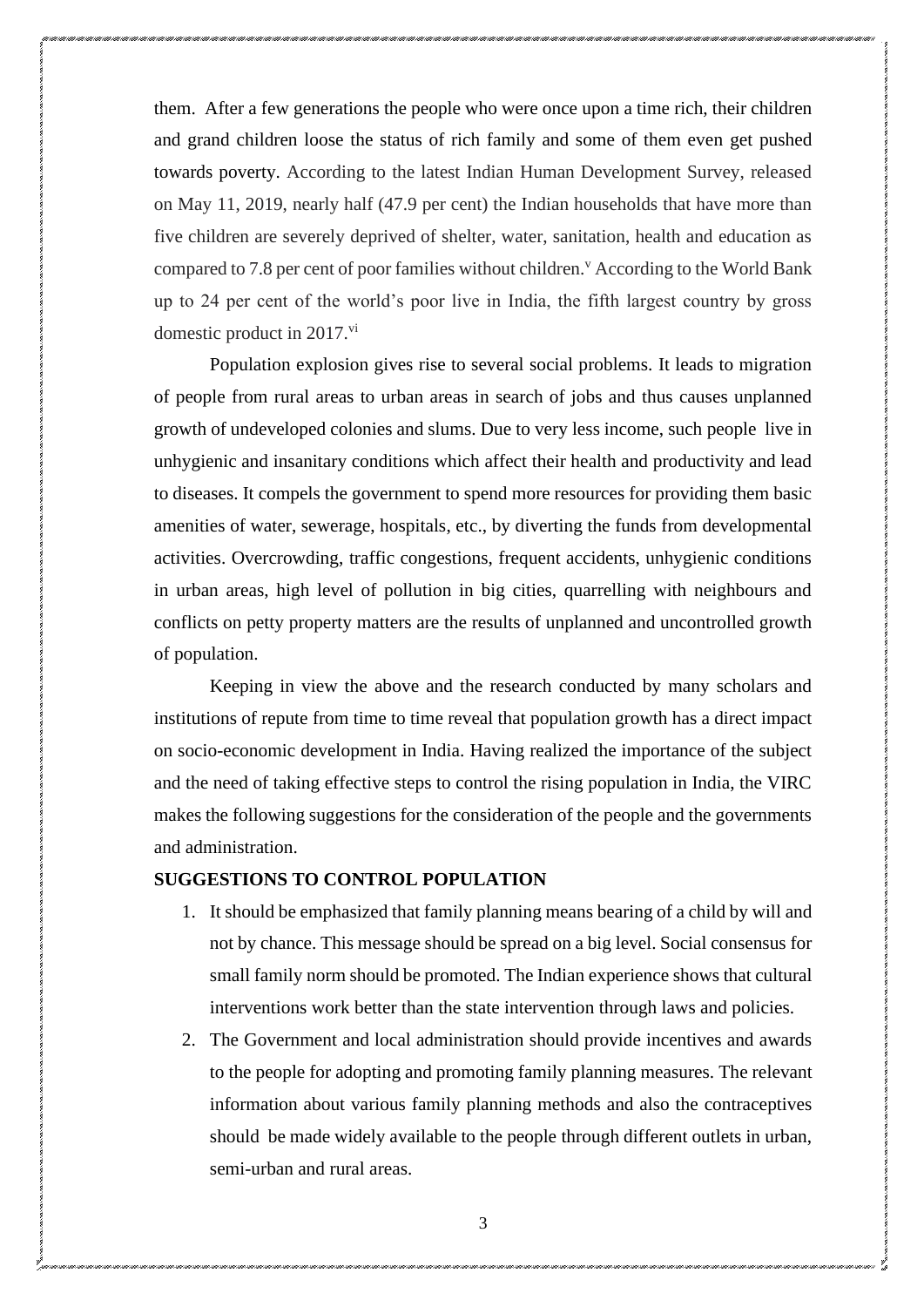- 3. Early marriages lead to uncontrolled population. The young couples start producing children at a very early age even if they are not able to arrange the basic requirements of food, shelter, health and education for their children. Therefore, delayed marriages should be encouraged and promoted through the socio-cultural intervention and awareness programmes.
- 4. Female education and employment should be encouraged. Female literacy is particularly wanting in the country as a significant proportion of the women are still illiterate. When compared with the rest of the world, the female literacy rate is considerably low in India at around 60 percent, which is 22 percentage points below the world average.
- 5. The laws regarding minimum age of marriage for males and female, education of children, prevention of child labour etc. should be strictly enforced and the guilty should be punished. Ignoring these laws has a direct bearing on population growth.
- 6. It is not advisable to adopt 'one child policy' in our country. If such policy is enforced in India, the conservative people with desire to have a son as their only child may find ways to kill female foetus in the womb or may even go to the extent of killing female child after birth. Therefore, instead of 'one child policy', two children policy' should be adopted and seriously enforced. The Government of Assam has already passed a law for enforcing 'two children policy' in the state. It has declared that no government jobs will be given to persons having more than two children after January 1, 2021. Similar laws should be passed by the Centre and other States.
- 7. Increase in the investment in health infrastructure to reduce infant and child mortality rate. While the present government aims to spend 2.5 % of the GDP on health, the current expenditure on health is only 1.28%. The Government should give more attention on the development of health infrastructure and make it a national priority.
- 8. Effective steps should be taken to ensure security of women so that they do not hesitate to go out for studying and working. Once there is a feeling that a girl can move freely without any fear and can develop herself as an independent person, the people who have daughter or daughters will not desire to have a son for their protection.